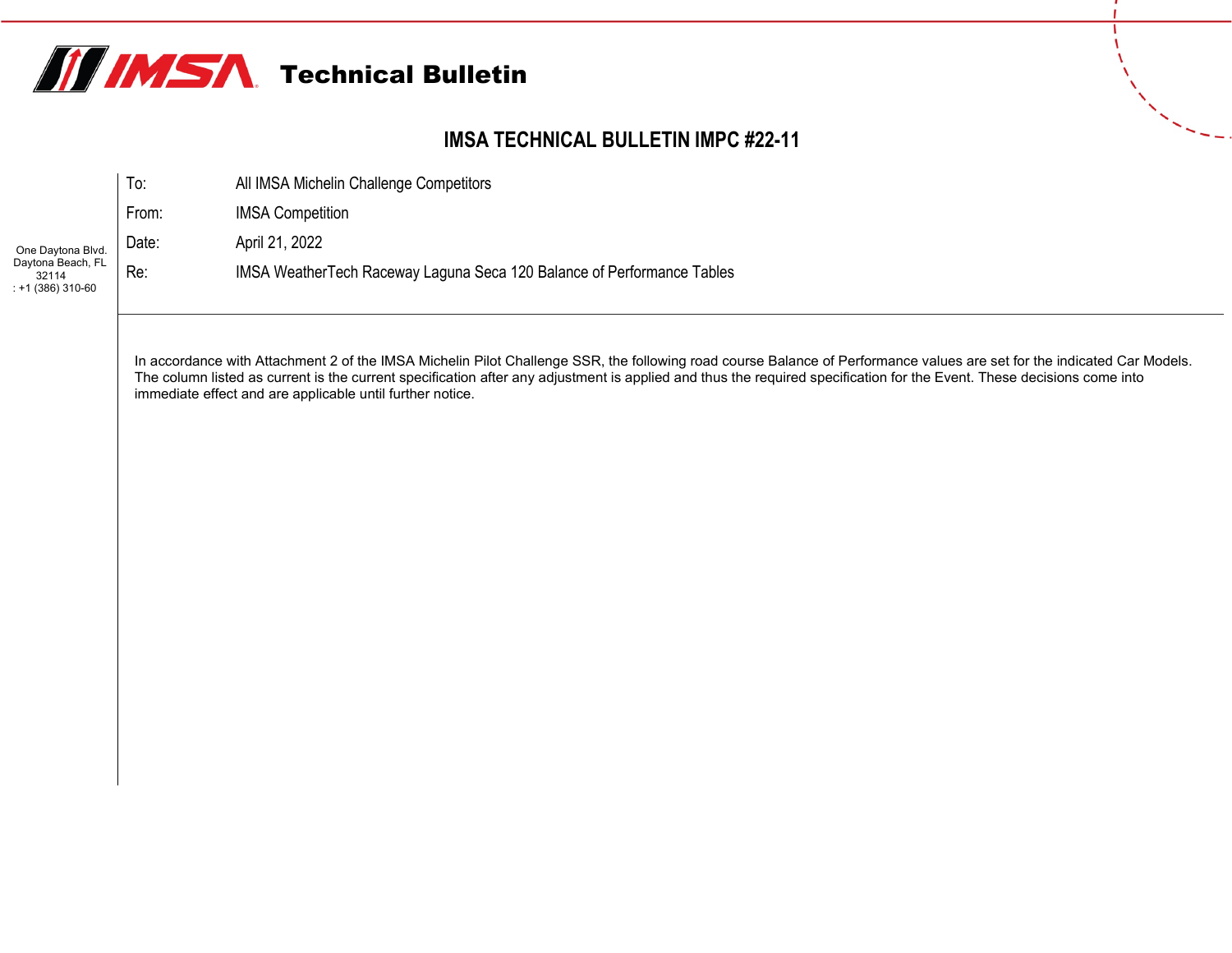## **THIMSA** Technical Bulletin

| <b>GS</b> | <b>Vehicles</b> |                                  | <b>Mass</b>            |      | Engine          |        |         | <b>Ride Height</b>       |           |       |           |                 |              | Fuel    | <b>Notes</b> |                                           |                                         |                                                                                                                      |
|-----------|-----------------|----------------------------------|------------------------|------|-----------------|--------|---------|--------------------------|-----------|-------|-----------|-----------------|--------------|---------|--------------|-------------------------------------------|-----------------------------------------|----------------------------------------------------------------------------------------------------------------------|
|           | Manufacturer    |                                  | No Fuel/Driver<br>(kg) |      | Restrictor (mm) |        |         | Minimum Ride Height (mm) |           |       |           | Type            | Capacity (L) |         |              | Altitude<br>Capacity<br>Adjustment<br>(L) | Minimum Full<br>Refueling Time<br>(sec) |                                                                                                                      |
|           |                 |                                  | adj<br>current         |      | qty.            | adj    | current | adj                      | F Current | R adj | R Current |                 | adj          | current | adj          | total                                     |                                         |                                                                                                                      |
|           |                 |                                  |                        |      |                 |        |         |                          |           |       |           |                 |              |         |              |                                           |                                         |                                                                                                                      |
|           | Aston<br>Martin | Vantage<br>AMR                   | $+20$                  | 1495 |                 |        |         |                          | 93.0      |       | 102.0     | <b>IMSA 100</b> |              | 89.0    |              |                                           | 48.0                                    | IMSA ECU Map id 12, GS TR 9.10.4<br>applies                                                                          |
|           | <b>BMW</b>      | M4 GT4                           |                        | 1460 |                 |        |         |                          | 124.0     |       | 119.0     | <b>IMSA 100</b> |              | 88.0    | $+1$         | 89.0                                      | 48.0                                    | 2021 EVO, Gold Power Stick, GS TR<br>9.10.4 applies                                                                  |
|           | Chevrolet       | Camaro<br>GT4.R                  |                        | 1470 |                 | $+2.0$ | 60.0    |                          | 110.0     |       | 123.0     | <b>IMSA 100</b> | $+2$         | 79.0    |              |                                           | 48.0                                    |                                                                                                                      |
|           | Ford            | Mustang GT4                      |                        | 1515 |                 |        | 61.0    |                          | 102.0     |       | 203.0     | <b>IMSA 100</b> |              | 85.0    |              |                                           | 48.0                                    | 07/28/2021 IMSA ECU Calibration                                                                                      |
|           | Mercedes        | AMG GT4                          |                        | 1485 |                 |        |         |                          | 113.0     |       | 125.0     | <b>IMSA 100</b> |              | 80.0    |              |                                           | 48.0                                    | SRO 2019 MAP 6, IMPC TR 9.10.4<br>a/b/c apply                                                                        |
|           | Porsche         | 718 Cayman<br>GT4 RS CS<br>(982) | $-15$                  | 1405 |                 | $-1.3$ | 53.7    |                          | 97.0      |       | 100.0     | <b>IMSA 100</b> | $-2$         | 75.0    |              |                                           | 48.0                                    |                                                                                                                      |
|           | Toyota          | Supra GT4                        |                        | 1430 |                 |        |         |                          | 175.0     |       | 175.0     | <b>IMSA 100</b> |              | 89.0    |              |                                           | 48.0                                    | 2022 ECU Calibration. Red Power<br>Stick, GS TR 9.10.4 applies. Mid-<br>Ohio 2021 RH measurement<br>locations apply. |